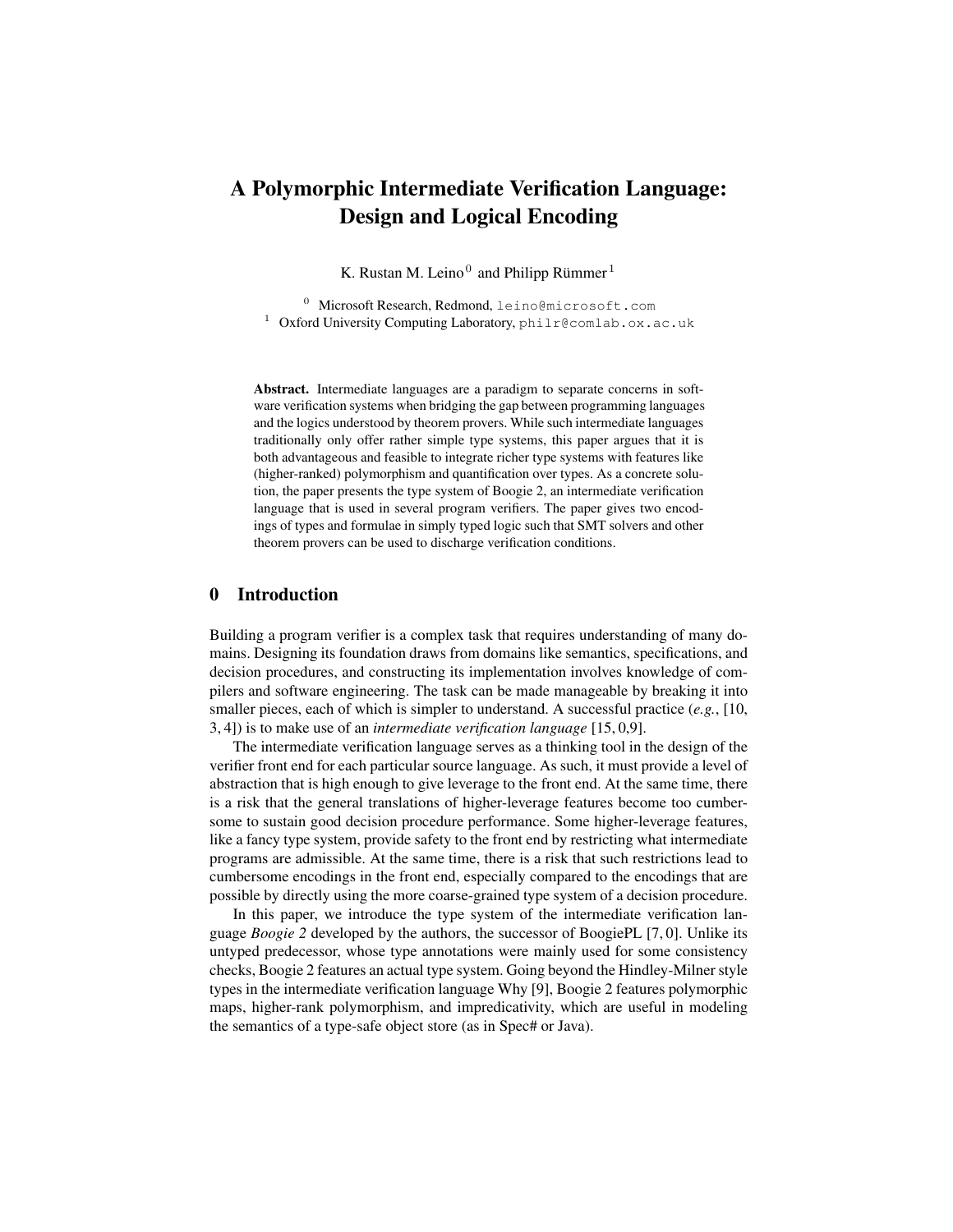**class** Person { **int** age; **bool** isMarried; }

Fig. 0. An example code snippet from a source program.

type  $Ref$ ; type Field  $\alpha$ ; type  $HeapType = \langle \alpha \rangle[Ref, Field \alpha] \alpha;$ const unique age: Field int; const unique is Married : Field bool; var Heap: HeapType; function  $Is WellFormed(HeapType)$  returns (bool); const unique snapshot : Field HeapType;

Fig. 1. An example of how object-oriented program features, like those in Fig. 0, can be modeled in Boogie (the language features used are introduced in detail in Section 1).  $Ref$  is a type and Field is a unary type constructor. Type synonym  $HeapType$  is defined as the polymorphic map type that represents the heap. Is WellFormed demonstrates that functions can take polymorphic maps as arguments. For any r of type Ref,  $Heap[r, snapshot]$  has type  $HeapType$ , illustrating that polymorphic maps can be arbitrarily nested (an instance of impredicativity). The modifier unique is used to say that the constant declared has a different value than all other unique constants, which for the 3 constants here also follows from the fact that their types are different.

In addition to introducing the polymorphic features of Boogie, we describe our translation of Boogie's polymorphic logic into simply typed logic, which is used by many satisfiability modulo theories (SMT) solvers that support the SMT-LIB format [1]. In fact, we give two different translations into simply typed logic, and we present performance figures from substantial benchmarks that compare these. The benchmarks come from the Spec# program verifier [0], the VCC [4] and HAVOC [3] verifiers for C, and Dafny [13], all of which build on Boogie. All of the benchmarks make extensive use of so-called triggers required for e-matching [8], and our experiments give evidence to that the triggers are properly maintained by our translations.

The contributions of our work are: (i) An impredicative type system for an intermediate verification language, featuring full higher-ranked polymorphism, (ii) two translations of the verification language, and especially its polymorphic maps, into simply typed logic suitable for SMT solvers, (iii) experimental data comparing the performance of the two translations with each other and with an (unsound) translation ignoring types.

## 1 Boogie 2 Types and Expressions

A Boogie program consists of a set of mathematical and imperative declarations that define a set of execution sequences. The Boogie program is correct if none of those execution sequences contains an error state [12]. Programs can be written by hand, but most Boogie programs are machine generated by various program verifiers to encode the semantics of given source programs. For example, the source-language declaration in Fig. 0 can be modeled in Boogie as shown in Fig. 1, where the object store is represented explicitly by a variable Heap whose type is a map from object references and field names to values (we explain this example in more detail later).

For the purposes of this paper, one can think of the imperative features of Boogie as convenient syntactic shorthands for writing Boogie expressions. Hence, we focus on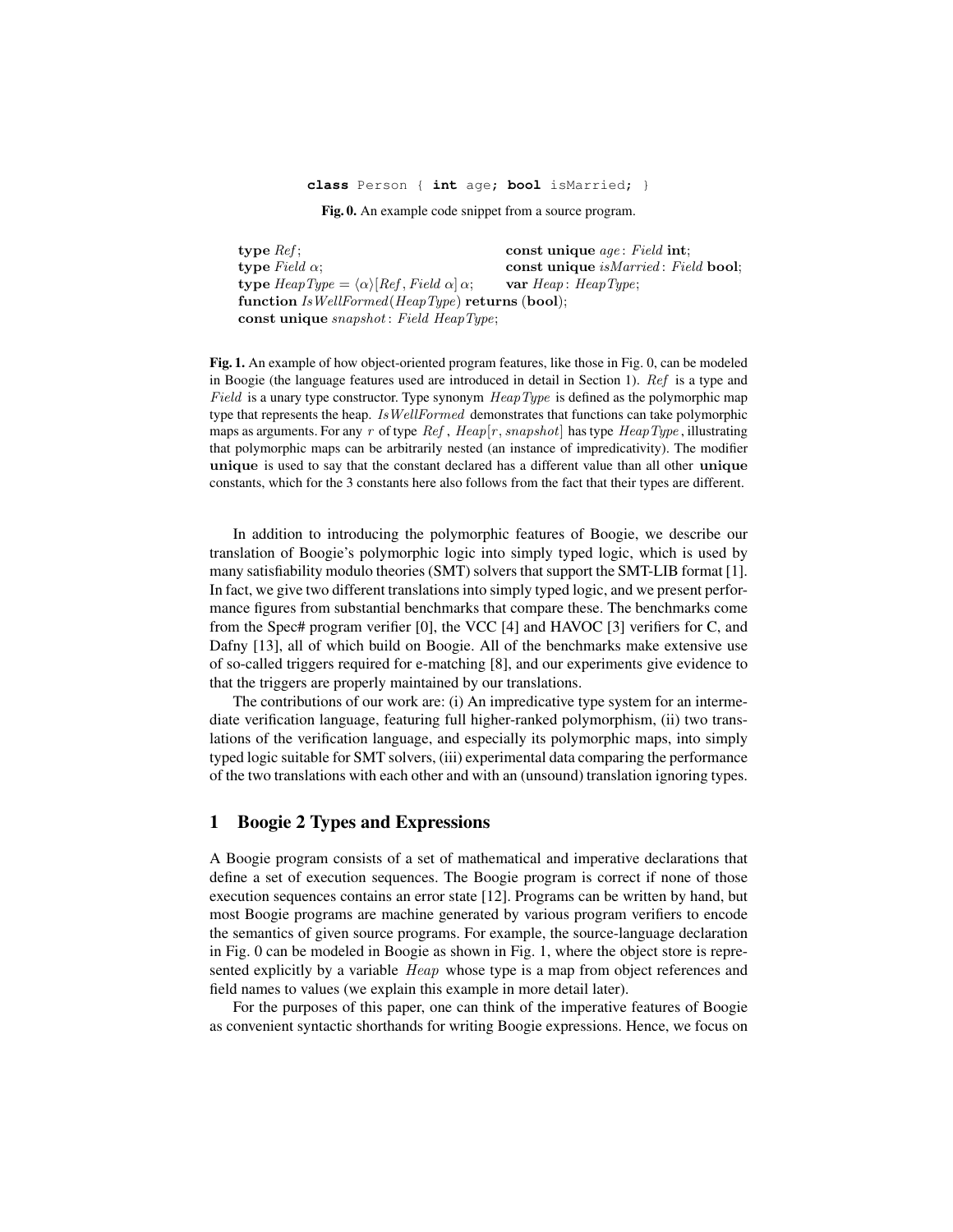Boogie's expressions and their types. For further details of the language, we refer to the Boogie 2 language reference manual [12].

## 1.0 Type Declarations

The built-in types of Boogie are booleans (bool), mathematical integers (int), and bit-vector types of every size (bv0, bv1, bv2, ...). In addition, there are map types, which we describe below, and user-defined type constructors. A program can also declare parameterized *type synonyms*, which are essentially like macros, thus providing syntactic convenience but not adding to the expressiveness of the type system. A type denotes a nonempty set of individuals, and the sets denoted by different types are disjoint. Each different parameterization of a type constructor yields a distinct type, each denoting an uninterpreted set of individuals. For example, the type declarations in Fig. 1 introduce a nullary type constructor Ref and a unary type constructor Field. The sets of individuals denoted by Ref , Field int, and Field Ref are all disjoint.

## 1.1 Expressions

Boogie expressions include variables and constants, function applications, logical, arithmetic, and relational operators, as well as logical quantifiers, type coercions, and map operations. All expressions are total: every well-typed expression yields some appropriately typed value that is a function of its subexpressions. For the most part, typing of expressions is obvious and straightforward. Let us describe the more salient features.

Polymorphic Functions, Quantifications over Types. Functions can be polymorphic, that is, they can take type parameters. Analogously, the bound variables in universal and existential quantifiers can range over both individuals (of specified types) and types. Polymorphism is useful because it allows a user to provide an axiomatization of, say, pairs that is independent of the pair element types, while maintaining the type guarantee that different types of pairs are not mixed up.

For example, Fig. 2 declares a binary type constructor Pair , along with a function Cons for constructing a pair and a function Left that extracts the left element of a pair. Type parameters and bound type variables are introduced inside angle brackets, like in C# or Java. A function declaration in Boogie only defines the signature of the function; properties of functions can be defined by axioms. The figure includes an axiom that defines the relationship between Cons and Left . Note that the quantification is over any element types  $\alpha$  and  $\beta$  and any elements a and b of those types. Hence, the axiom applies generically to pairs with any element types.

The meaning of a function depends on its type-parameter instantiation. That is, a polymorphic function f is really a family of functions  $\bar{f}$ , one for each possible instantiation (*e.g.*,  $f_{\text{int}}$ ,  $f_{Ref}$ ).

Type Coercions. Boogie infers instantiations for type parameters of function applications. Usually, they can be inferred from the types of the function's arguments, but sometimes it is also necessary to consider the context of the function application. In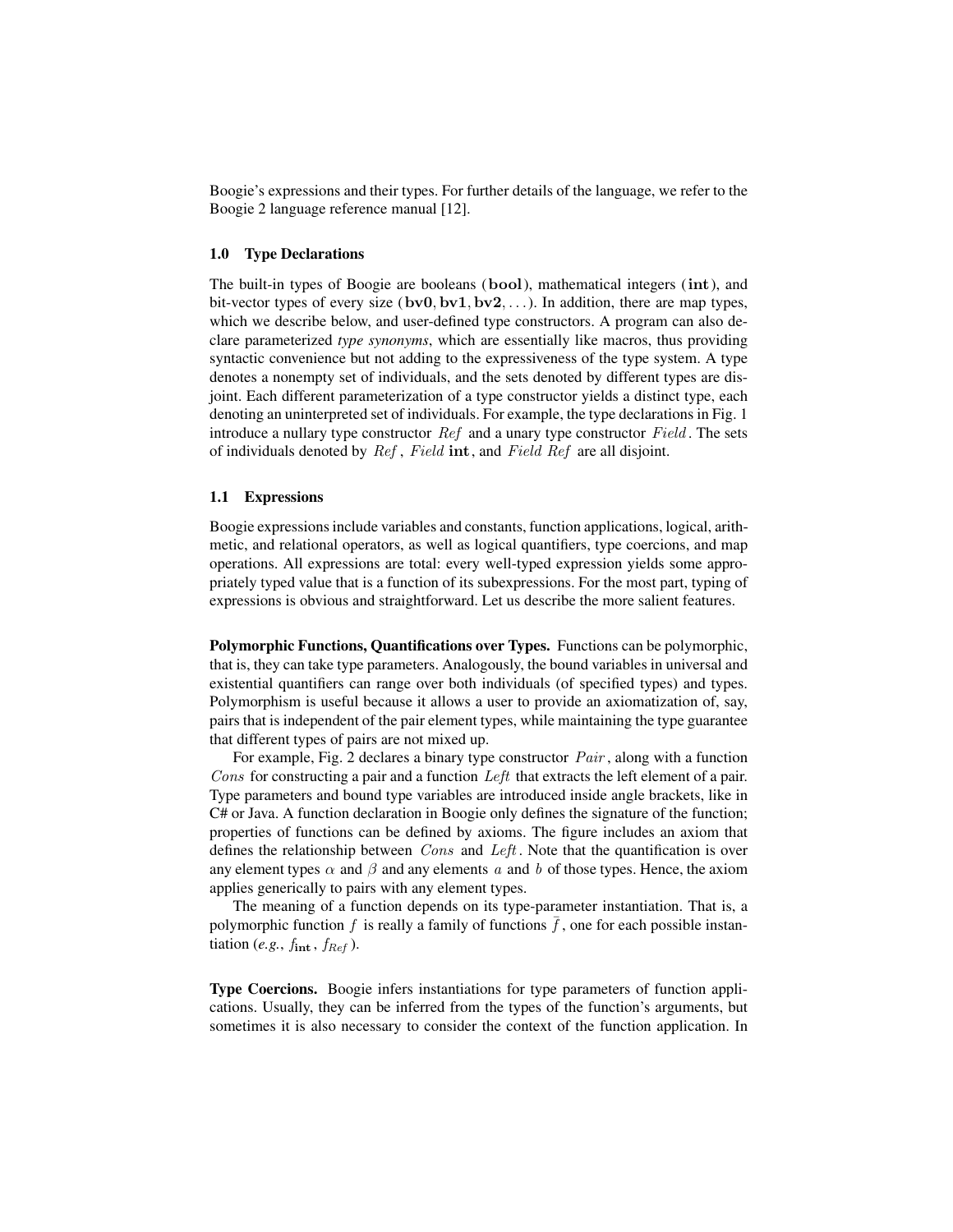type  $Pair \alpha \beta$ ; function  $Cons\langle \alpha, \beta \rangle(\alpha, \beta)$  returns (Pair  $\alpha \beta$ ); function  $Left\langle \alpha, \beta \rangle (Pair \alpha \beta)$  returns  $(\alpha);$ axiom  $(\forall \langle \alpha, \beta \rangle a : \alpha, b : \beta \bullet \text{Left}(Cons(a, b)) = a);$ type Sequence α; function  $Length \langle \alpha \rangle (Sequence \alpha)$  returns (int); function  $EmptySequence(\alpha)()$  returns (Sequence  $\alpha$ );  $axiom (\forall \langle \alpha \rangle \bullet Length(EmptySequence)) : Sequence \alpha) = 0$  );

Fig. 2. Examples of polymorphic functions and quantifications over types in Boogie. In the last line, the quantifier ranges only over types, not over any individuals, and the type coercion makes the application  $EmptySequence()$  well-typed.

particular, if a type parameter is used among the domain types in the function's signature, then its instantiation in a function application can be inferred from the arguments. But in the case that a type parameter is used only in the return type, then type inference needs to consult the context. Type parameters that are not used in either the domain types or the result type are not allowed.

For example, Fig. 2 declares a function that gives the length of a generic sequence. Function *EmptySequence* returns a zero-length sequence of any type. Type parameter  $\alpha$  is used only in the return type of  $EmptySequence$ , which is common and useful for this and similar functions. Hence, to infer the type parameter in an application  $EmptySequence()$ , the context surrounding the application must be used.

An error is reported if an instantiation for type parameters cannot be determined uniquely. To deal with such cases, the language offers a type coercion expression  $e : t$ , which has type t, provided t is a possible typing for expression  $e$ . For example, the expression  $Length(EmptySequence())$  is ill-formed because of the ambiguous typeparameter instantiation; but with the type coercion in Fig. 2, the ambiguity is resolved.

Because the meaning of a polymorphic function is really that of a family of functions, note that  $EmptySequence_{int}()$  has a different value than  $EmptySequence_{Ref}()$ .

Maps. In addition to functions, Boogie offers *maps*. Like functions, maps have a list of domain types and a result type and can be polymorphic. The difference is that maps are themselves expressions (they are "first class"), unlike functions, which can appear in an expression only when applied to arguments. This means that program variables can hold maps (like Heap in Fig. 1).

Though they may have the appearance of higher-order values, maps are but firstorder individuals, and to "apply" them to arguments, one applies Boogie's built-in mapselect operator, written with square brackets (to be suggestive of retrieving an element at a given index of an array) [18]. For example, if m is a map of type  $\left[$ **int**, **bool** $\left[$ *Ref*, that is, a map type with domain types int and bool and result type  $Ref$ , then the expression  $m[5,$  false denotes a value of type  $Ref$ . Due to maps, Boogie can in many situations be used like a higher-order language (where functions can be passed around as values), but still allows the use of efficient first-order reasoners.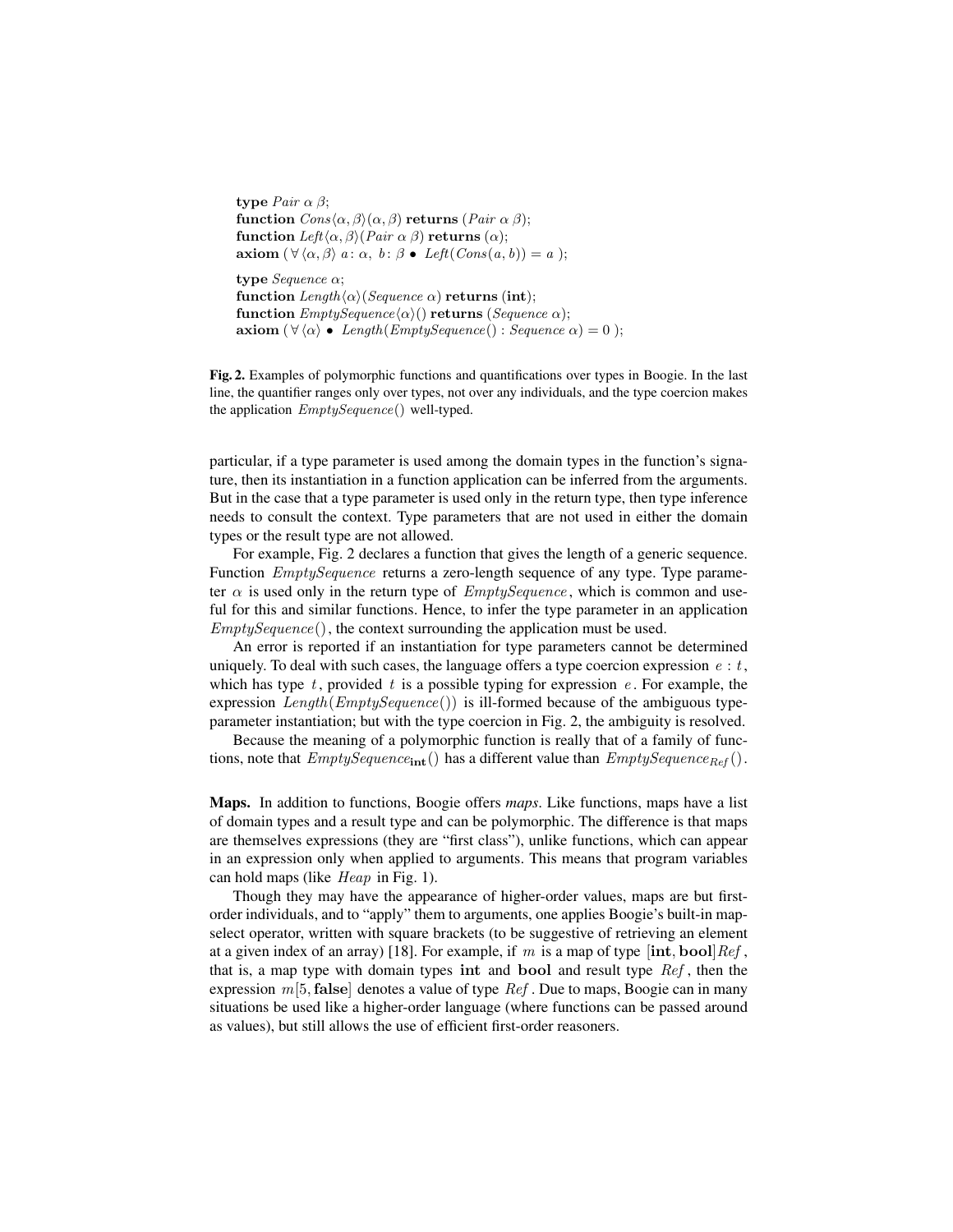If m is an expression denoting a map,  $i$  is a list of expressions whose types correspond to the domain types of  $m$ , and  $x$  is an expression of the result type of  $m$ , then the map-update expression  $m[i := x]$  denotes the map that is like m, except that it maps  $i$  to  $x$  [18]. Using common notation for arrays, the imperative part of Boogie allows the assignment statement  $m[i] := x$ ; as a shorthand for  $m := m[i] := x$ ;

Boogie does not promise *extensionality* of maps, that is, the property that maps with all the same elements are equal; for example, m and  $m[i := m[i]]$  are not provably equal, but they are provably equal at all values of the domains. From our experience, extensionality is not required for most applications; the motivation to exclude extensionality by default is the better performance of decision procedures for non-extensional maps. Where extensionality is needed, users can supply the required axioms themselves.

A novel and key feature of maps in Boogie is that they can be polymorphic. To motivate this feature, let us consider one of the most important modeling decisions that the designer of a program verifier faces: how to model the memory operated on by the source language. For example, for a type-safe object-oriented language, one may choose to model the object store (the *heap*) as a two-dimensional map from object references and field names to values [22, 0,13]. Since the result type of such a map depends on the selected field name, it is natural to declare the heap to be of a polymorphic map type. (Without polymorphic maps, one either needs to introduce explicit cast functions or split the one heap variable into several.)

As we already alluded to, Fig. 1 shows by example some Boogie declarations that a verifier might use to encode the semantics of the object-oriented program in Fig. 0 (*cf.* [0,13]). In the example,  $Ref$  is used to denote the type of all object references, Field  $\alpha$  denotes the type of field names that in the heap retrieve values of type  $\alpha$ , and  $\langle \alpha \rangle [Ref, Field \alpha] \alpha$  is the polymorphic map type of the heap itself. For instance, if r is a reference, then  $Heap[r, age]$  is an integer and  $Heap[r, isMarried]$  is a boolean.

Boogie's type system allows advanced uses of polymorphic maps, which is useful for the kind of semantic models one defines in a program verifier. For example, it is common to want to define properties of heaps, for example distinguishing heaps that satisfy some sort of well-formedness condition from heaps that do not. A natural way to do that is to start by defining a function on heaps, like  $Is WellFormed$  in Fig. 1. This is an example of a higher-rank type.

Type parameters of maps are like those of functions: each type parameter must be used in either the domain types or the result type of the map type, and it is an error if type inference cannot uniquely determine the instantiations of type parameters. And as for functions, a polymorphic map is really a family of maps, one for each possible type-parameter instantiation. For example, a map m of type  $\langle \alpha \rangle$ [int] $\alpha$  really denotes a family of maps  $\bar{m}$ , and  $m_{\text{int}}[E]$  has a different value than  $m_{\text{bool}}[E]$ . It should also be noted that the types  $\lbrack \alpha \rbrack T$  and  $\langle \alpha \rangle \lbrack \alpha \rbrack T$  are different: the first is a type with a free type parameter  $\alpha$  and can be instantiated to any (monomorphic) map type [s] T, while the second describes polymorphic maps from *any* type to T .

Equality among map types does not depend on the names or order of type parameters. For example, the type  $\langle \alpha, \beta \rangle [\alpha, \beta]$ int is equal to  $\langle \gamma, \delta \rangle [\delta, \gamma]$ int. Polymorphism, however, is significant: the types [int]bool and  $\langle \alpha \rangle[\alpha]$ bool are incompatible.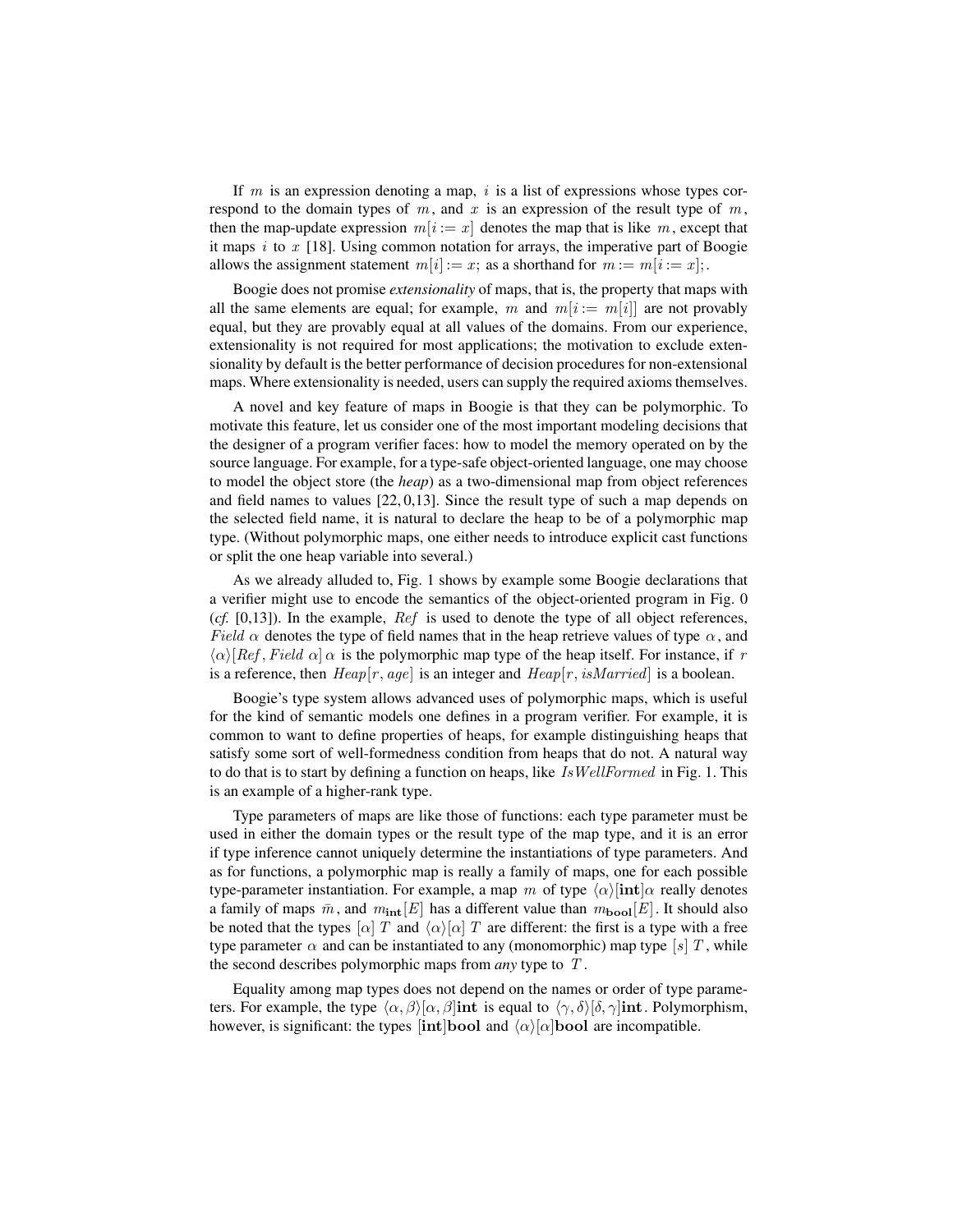Equality. Equality in Boogie is standard mathematical equality, but the typing of equality expressions in Boogie is more liberal than is absolutely the standard. The equality expression  $E = F$  is allowed if there is some instantiation of enclosing type parameters that makes the types of  $E$  and  $F$  equal. Let us motivate this typing rule.

A common way to specify the effects of a source-language procedure is to use a modifies clause that lists the object-field locations in the heap that the procedure is allowed to modify. The modifies clause is then encoded into Boogie as a procedure postcondition that specifies a relation between the procedure's heap on entry, written old(Heap), and its heap on return, written Heap (see, *e.g.*, [13]). For instance, to encode that a procedure's effect on the heap in the source language is limited to  $p_a$ and p.isMarried , one can in Boogie use a postcondition like

$$
(\forall \langle \alpha \rangle r: Ref, f: Field \alpha \bullet \text{Heap}[r, f] = \text{old}(\text{Heap}[r, f]) \vee
$$

$$
(r = p \land f = age) \vee (r = p \land f = is\text{Married}) )
$$

In order to type check this expression, it is necessary for the type system to consider the possible instantiation  $\alpha := \text{int}$  for  $f = age$  and  $\alpha := \text{bool}$  for  $f = isMarried$ , and Boogie does exactly that. Being liberal in this typing rule does not cause any semantical problems in Boogie: because different types represent disjoint sets of individuals, an equation simply evaluates to false if the two sides of the equation evaluate to individuals of different types. For example, for the  $f$  in the quantifier above,  $f = age \wedge f = isMarried$  type checks but always evaluates to false.

#### 1.2 Formalization of the Type System and Type Checking

The abstract syntactic category of types is described by the following grammar:

Type ::=  $\alpha$  | C Type<sup>\*</sup> |  $\langle \alpha^* \rangle$  [Type<sup>\*</sup>] Type

in which  $C \in \mathcal{C}$  ranges over type constructors (with a fixed arity  $arity(C)$ ) and  $\alpha \in \mathcal{A}$ over an infinite set of type variables. We assume that  $C$  always contains the pre-defined nullary constructors bool, int, bv0, bv1, bv2, ... Only those types are well-formed in which type constructors receive the correct number of argument types, and in which type parameters of polymorphic map types occur in the map domain or result types.

For two types  $s, t \in Type$ , we write  $s \equiv t$  iff s and t are equal modulo renaming or reordering of bound type parameters. A *type substitution* is a mapping  $\sigma : A \rightarrow Type$ from type variables to types. Substitutions are canonically extended on all types, assuming that variable capture is avoided by renaming bound type variables when necessary.

Formalizing the typing of expressions, the judgment  $V \Vdash E : t$  says that in a context with variable-type bindings  $\mathcal V$ , expression E can be typed as type t. Figure 3 shows the most important typing rules. All other operators are typed as in the rule for function application. In the figure and the whole paper,  $\mathcal F$  denotes the set of declared functions and constants, whereas  $X$  denotes an infinite set of variables.

Note that for any type-correct program, all type-parameter instantiations have been resolved. But this does not mean that the application of a polymorphic function or map can easily be replaced by a specific monomorphic instance, because of quantifications over types. For example, the application of  $EmptySequence$  in Fig. 2 is resolved to  $EmptySequence_{\alpha}$ , but  $\alpha$  is a quantified type variable that refers to any type; hence, the axiom says something about every member of the *EmptySequence* family.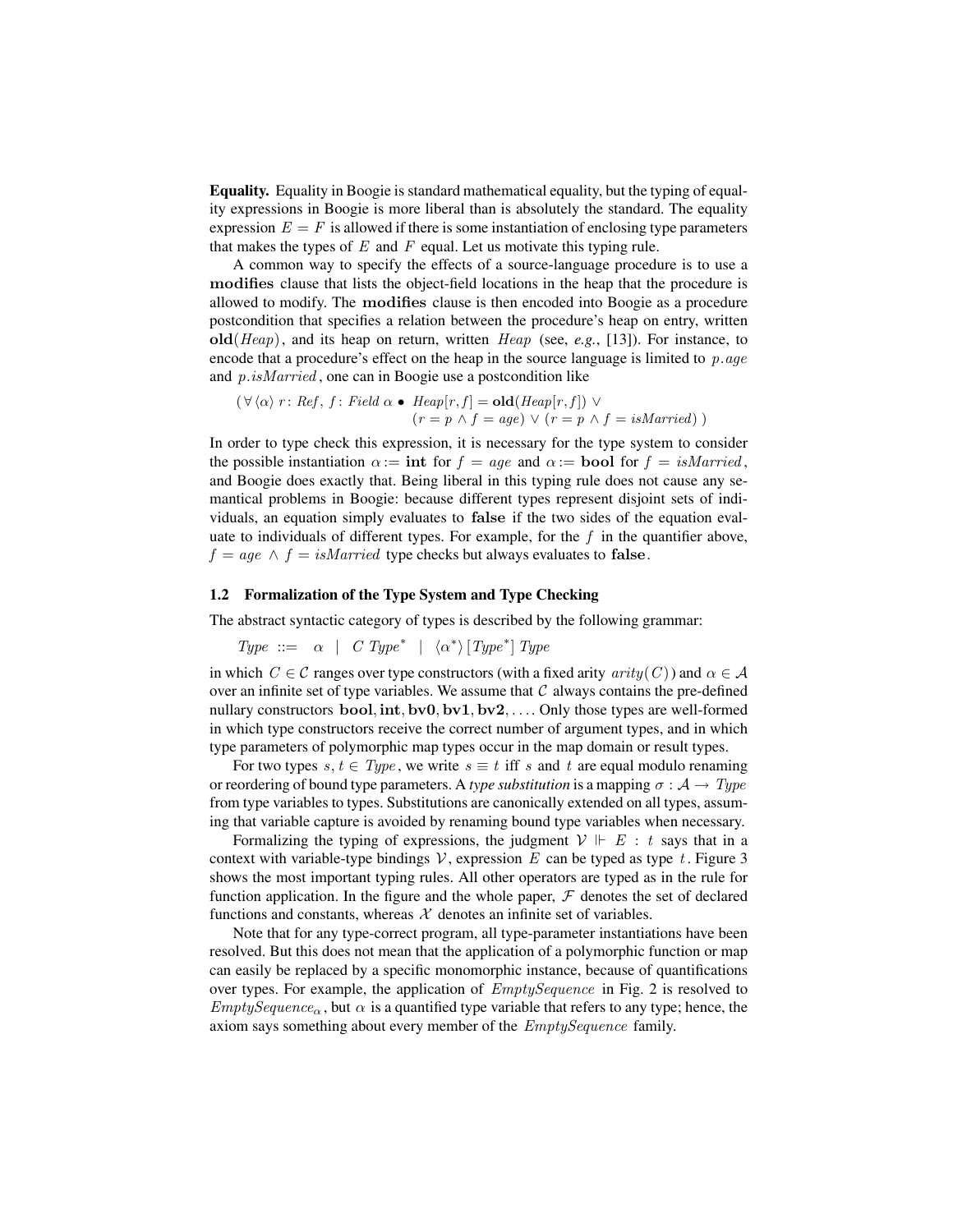$$
\frac{x \mapsto t \in \mathcal{V}}{\mathcal{V} \Vdash x : t} \qquad \frac{\mathcal{V} \Vdash E : t}{\mathcal{V} \Vdash E : t : t} \qquad \frac{f \langle \bar{\alpha} \rangle(\bar{s}) \text{ returns } (t) \in \mathcal{F}}{\mathcal{V} \Vdash F : t}
$$
\n
$$
\frac{\mathcal{V} \Vdash E : s \qquad \mathcal{V} \Vdash F : t}{\mathcal{V} \Vdash F : t} \qquad \frac{\sigma(s) \equiv \sigma(t)}{\mathcal{V} \Vdash E = F : \text{bool}} \qquad \frac{(\mathcal{V}, \bar{x} \mapsto \bar{t}) \Vdash E : \text{bool } Q \in \{\forall, \exists\}}{\mathcal{V} \Vdash F : \bar{t} \qquad \frac{\mathcal{V} \Vdash F : t}{\mathcal{V} \Vdash (Q \langle \bar{\alpha} \rangle \bar{x} : \bar{t} \bullet E) : \text{bool}}{\mathcal{V} \Vdash F : \sigma(t)}
$$
\n
$$
\frac{\mathcal{V} \Vdash m : \langle \bar{\alpha} \rangle[\bar{s}]t}{\mathcal{V} \Vdash m : \langle \bar{\alpha} \rangle[\bar{s}]t} \qquad \frac{\mathcal{V} \Vdash m : \langle \bar{\alpha} \rangle[\bar{s}]t}{\mathcal{V} \Vdash F : \sigma(s_i) \quad (\text{for } (E_i, s_i) \in (\bar{E}, \bar{s}))}{\mathcal{V} \Vdash m[\bar{E} : \sigma(s_i) \quad (\text{for } (E_i, s_i) \in (\bar{E}, \bar{s}))}{\mathcal{V} \Vdash m[\bar{E} := F] : \langle \bar{\alpha} \rangle[\bar{s}]t} \qquad \frac{\mathcal{V} \Vdash m}{\mathcal{V} \Vdash m[\bar{E} := F] : \langle \bar{\alpha} \rangle[\bar{s}]t}{\mathcal{V} \Vdash m[\bar{E} : \sigma(s_i) \quad (\text{for } (E_i, s_i) \in (\bar{E}, \bar{s}))}{\mathcal{V} \Vdash m[\bar{E} : \sigma(s_i) \quad (\text{for } (E_i, s_i) \in (\bar{E}, \bar{s}))}{\mathcal{V} \Vdash m[\bar{E} : \sigma(s_i) \quad \mathcal{V} \Vdash m[\bar{E} : \sigma(s_i) \quad \mathcal{V} \Vdash m[\bar{E} : \sigma(s_i) \quad (\text{
$$

Fig. 3. The typing rules for Boogie expressions. The context of type judgments is a partial mapping  $V : \mathcal{X} \longrightarrow Type$  that assigns types to variables. The rules marked with '\*' impose the side condition  $dom(\sigma) = {\{\bar{\alpha}\}\}\.$  The typing rules show what it means for expressions to be type correct; they abstract over how type inference is done.

#### 1.3 Matching Triggers

We have one more thing to say about expressions in Boogie, and it concerns the way many SMT solvers handle universal quantifications, namely by selective instantiation. Instantiations are based on (user-supplied or inferred) *matching triggers*, which indicate which patterns of ground terms in the prover's state are to give rise to instantiations [8]. Boogie has support for specifying matching triggers for quantifications. For example,

axiom ( ∀ x : t • {f (x )} fInverse(f (x )) = x );

specifies the trigger  $f(x)$  and says to instantiate the universally quantified variable with any value appearing among the ground terms as an argument of function  $f$ . In an SMT solver based solely on triggers, these are the only instantiations there will ever be. All Boogie front ends make heavy use of triggers. (For an application that uses quantifiers and an explanation of the design of triggers for that application, see [14].)

A trigger is a set of expressions, each of which will undergo the encoding into the underlying logic that we are about to describe. However, it is important that the logical encoding not interfere with user-defined triggers or automatically inferred triggers, since that might lead to poor performance (too many instantiations) or incompleteness (too few instantiations).

## 2 Representation of Types as Terms

Automated theorem provers and SMT solvers typically offer only untyped or simple multi-sorted logics as their input language (with the notable exception of Alt-Ergo [2], which provides a polymorphic type system). With such a prover as the verification back end, the expressions from the richer language have to be translated into the simpler logic. We describe two approaches to this translation in Section 3: one that captures type information using logical guards and one that encodes type parameters of polymorphic functions as additional function arguments. In both cases, it is necessary to encode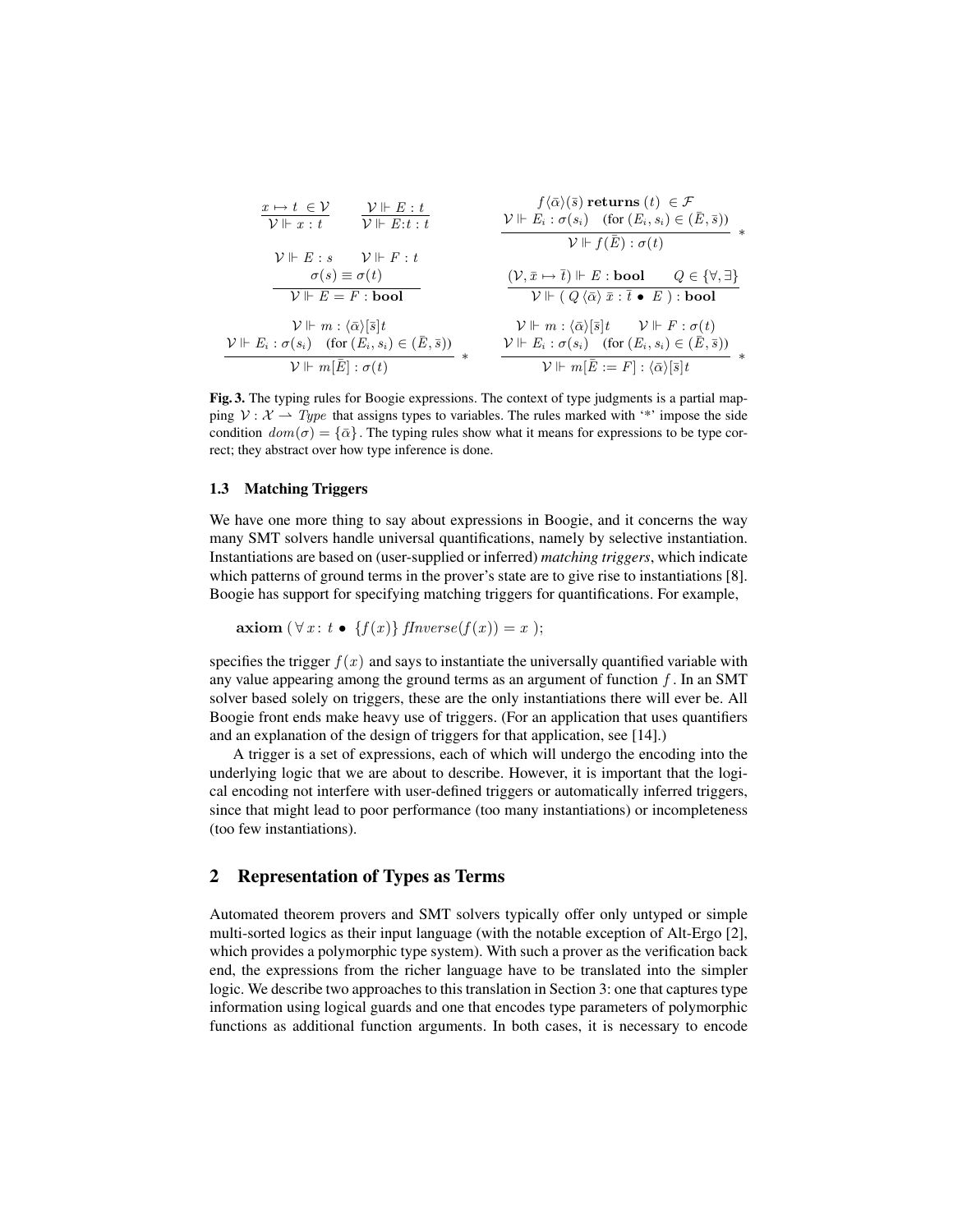Boogie's types as terms (so that typing conditions can be expressed as formulae), which is the subject of this section.

As a simply typed target language, we use a subset of the Boogie expression language, restricting the available types to (i) the built-in types bool and int (other types supported directly by the simply typed logic can be treated analogously to int), (ii) a type  $U$  for (non-bool, non-int) individuals, and (iii) a type  $T$  for (encoded) types. If necessary, expressions in this simply-typed language could be translated further to an untyped logic by adding domain predicates and guards for the types **bool**,  $int, U$ , and T . Because current SMT solvers are able to directly handle the four types, however, such a translation will usually not be required. Furthermore, we introduce a function symbol  $type: U \rightarrow T$  that maps individuals to their type.

We encode types so that  $T$  forms an algebraic datatype. If the target logic has direct support for algebraic datatypes, one may be able to build on it; in the scope of this paper, we use functions and axioms to describe the encoding.

### 2.0 Type Constructors

Each type constructor  $C \in \mathcal{C}$  gives rise to a function symbol  $C^{\#}$ :  $T^{arity(C)} \to T$ , as well as an axiomatization of a number of properties, including distinctness and injectivity. To formalize that the images of different type-constructor functions  $C^{\#}$ are disjoint, we introduce a function  $Ctor: T \rightarrow \text{int}$  and, for each type constructor  $C$ , a unique constant  $n_C$ . Injectivity is achieved by defining selector functions  $C^{-1}, \ldots, C^{-n} \colon T \to T$  for each *n*-ary type constructor C:

$$
(\forall \bar{x}: T \bullet \; Ctor(C^{\#}(\bar{x})) = n_C) \ \wedge \ \bigwedge_{i=1}^{arity(C)} (\forall \bar{x}: T \bullet \ C^{-i}(C^{\#}(\bar{x})) = x_i)
$$

Theoretically, further axioms are needed for a faithful model of the type system. However, because these additional axioms are of a kind that cannot be expected to be useful for SMT solvers (e.g., statements about well-foundedness), we practically use only the axioms shown above in the Boogie implementation.

#### 2.1 Reduction of Map Types to Ordinary Type Constructors

The encoding of Boogie's polymorphic map types is done by a reduction to normal type constructors: a map type t containing the free type variables  $\alpha_1, \ldots, \alpha_n$  (and arbitrary bound variables) can be encoded like a type expression  $C_t \alpha_1, \ldots, \alpha_n$ , for some fresh constructor  $C_t$ . The access functions can then be seen and axiomatized as ordinary functions  $select_t$ ,  $store_t$ , based on the axioms of the first-order theory of arrays [18].

There is a caveat in this construction: if two map types  $s, t$  have common instances  $u = \sigma_s(s) = \sigma_t(t)$ , then an encoding of u using either  $C_s$  or  $C_t$  will be overly restrictive. In particular, it might happen that  $u$  is encoded as  $C_s$  in one part, and as  $C_t$  in another part of the same formula, leading to incompleteness:

function  $f\langle \alpha \rangle(\alpha)$  returns (int); axiom  $(\forall \langle \alpha \rangle m : [\alpha] \text{ int} \bullet f(m) = 0)$ ; axiom  $(\forall \langle \alpha \rangle m : [\text{int}] \alpha \bullet f(m) = 1)$ ;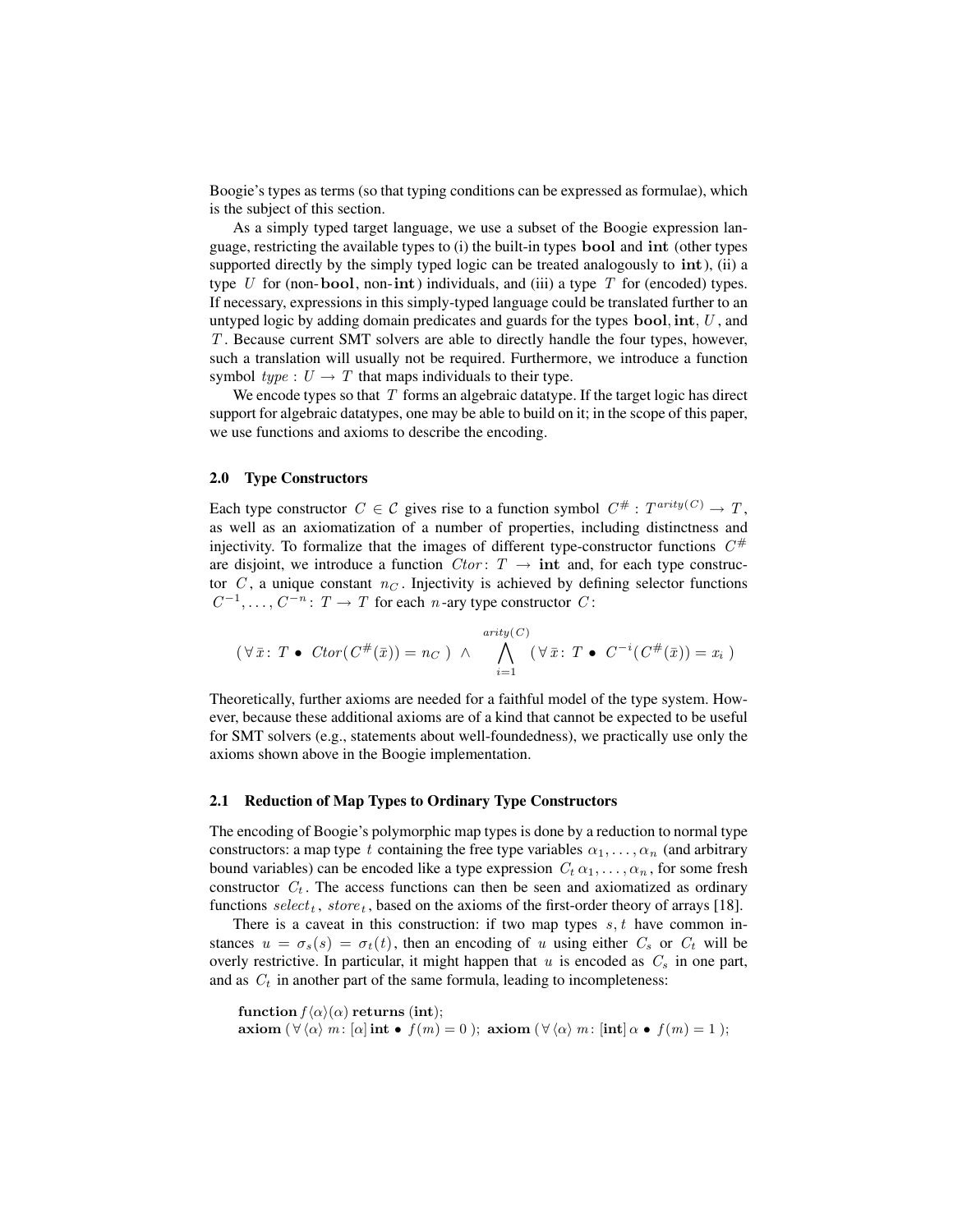If  $s = [\alpha]$  int in the first axiom happens to be encoded as  $C_s \alpha$ , and  $t = [\text{int}] \alpha$  in the second axiom as  $C_t \alpha$ , then the inconsistency of the two axioms will be lost:  $C_s \alpha$  and  $C_t \alpha$  do not have any common instances. The solution is to define larger classes of type constructors for map types: we abstract over map types and define constructors only for "most general" map types. Let us be more precise.

Given two types  $s, t \in Type$ , we write  $t \subseteq s$  and say that t is an *instance* of s iff there is a substitution  $\sigma$  such that  $\sigma(s) \equiv t$ . Observe that  $\sqsubseteq$  is a pre-order on types, but not a partial order because anti-symmetry is violated for types that differ only in the names of free variables. The induced equivalence relation is denoted with ≅: for s,  $t \in Type$ , we define  $s \cong t$  iff  $s \sqsubseteq t$  and  $t \sqsubseteq s$ . It is the case that  $\equiv \subseteq \cong$ .

The pre-order  $\subseteq$  is canonically extended to  $TypeC = Type/\cong$  and partially orders the set. In fact,  $(TypeC, \sqsubseteq)$  is a join-semi-lattice (*i.e.*, any two types have a least common upper bound) whose  $\top$ -element is the class of type variables  $\alpha$ . The strict order  $\sqsubset$  satisfies the *ascending chain condition (ACC)*: every ascending chain of types in  $TypeC$  eventually becomes stationary. This is important, because it justifies the existence of most-general map types that are the basis for our map-type encoding.

Let  $\mathcal{M}_C \subseteq TypeC$  be the set of  $\sqsubseteq$ -maximal type classes whose elements start with the map type constructor, and let  $M$  be a set of unique representatives for all classes in  $\mathcal{M}_C$ . The elements of  $\mathcal M$  can be seen as skeletons of map types and determine the binding and occurrences of bound type variables. Examples of types in  $\mathcal M$  are:

 $[\alpha]\beta$   $[\alpha,\beta]\gamma$   $[\alpha,\beta,\gamma]\delta$   $\langle\alpha\rangle[\alpha]\alpha$   $\langle\alpha\rangle[\alpha]\beta$   $\langle\alpha\rangle[\alpha](C\alpha)$ 

For every type t that starts with a map type constructor, there is a unique type  $m =$ skel(t)  $\in \mathcal{M}$  with  $t \sqsubseteq m$ . For example, skel( $\langle \alpha \rangle$ [C  $\alpha$ , int]bool) =  $\langle \alpha \rangle$ [C  $\alpha$ ,  $\beta$ ] $\gamma$ . This means that every map type  $t$  (also types containing free variables) can be represented in the form  $\sigma$ (skel(t)), whereby the substitution  $\sigma$  is uniquely determined for all variables that occur free in  $skel(t)$ . We write flesh $(t)$  for the unique substitution satisfying flesh $(t)(\text{skel}(t)) = t$  whose domain is a subset of  $\{\alpha_1, \dots, \alpha_n\}$ , where  $\alpha_1, \ldots, \alpha_n$  are the free variables in skel(t). For example, flesh( $\langle \alpha \rangle$ [C  $\alpha$ , int]bool) =  $(\beta \mapsto \mathbf{int}, \gamma \mapsto \mathbf{bool}).$ 

**Translation of Types to Terms.** In order to encode types, for each type  $t \in \mathcal{M}$  that contains n free type variables  $\alpha_1, \ldots, \alpha_n$ , we introduce a new n-ary function symbol  $M_t^{\#}: T^n \to T$ . We will use the notation  $Skel^{\#}(s) := M_{sk}^{\#}$  $\frac{\pi}{\text{skel}(s)}$  for the skeleton symbol of an arbitrary map type s, and  $Skel^{-i}(s) := M_{\text{skel}(s)}^{-i}$  for the selectors. Given an instantiation  $\mu : A \rightarrow Term$  of type variables, types can then be translated to terms:

$$
\begin{aligned}\n\llbracket \alpha \rrbracket_{\mu} &= \mu(\alpha) & \llbracket C \, t_1 \dots t_n \rrbracket_{\mu} = C^{\#}(\llbracket t_1 \rrbracket_{\mu}, \dots, \llbracket t_n \rrbracket_{\mu}) \\
\llbracket m \rrbracket_{\mu} &= \text{Skel}^{\#}(m) (\llbracket \text{fresh}(m)(\beta_1) \rrbracket_{\mu}, \dots, \llbracket \text{fresh}(m)(\beta_n) \rrbracket_{\mu})\n\end{aligned}
$$

In the last equation, m is a map type  $\langle \bar{\alpha} \rangle [\bar{s}] t$  such that skel(m) contains the free type variables  $\beta_1, \ldots, \beta_n$  (in this order of occurrence). Some examples are:

$$
\begin{array}{rcl}\n\llbracket C\ T \rrbracket_{\mu} & = & C^{\#}(T^{\#}) \\
\llbracket \, [T]\ S \rrbracket_{\mu} & = & \mathsf{M}_{[\alpha]\beta}^{\#}(T^{\#},S^{\#}) \\
\end{array}\n\qquad\n\begin{array}{rcl}\n\llbracket \, [\mathbf{int}]\ T \rrbracket_{\mu} & = & \mathsf{M}_{[\alpha]\beta}^{\#}(int^{\#},T^{\#}) \\
\llbracket \, \langle \alpha \rangle[\alpha]\ S \rrbracket_{\mu} & = & \mathsf{M}_{\langle \alpha \rangle[\alpha]\beta}^{\#}(S^{\#})\n\end{array}
$$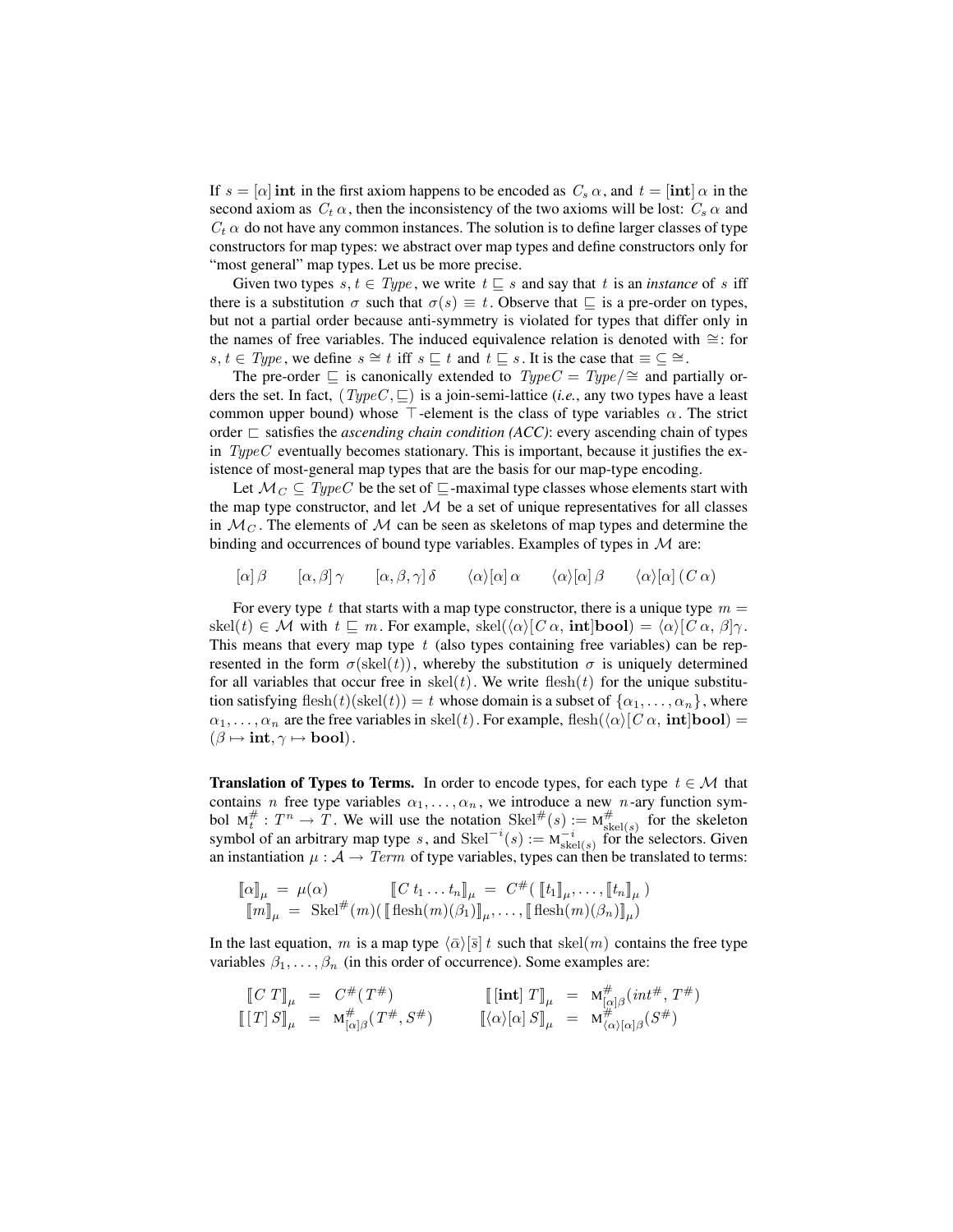Symbols and Axioms of Maps with Map Reduction. The access functions select and store can be seen and axiomatized as ordinary functions, based on the axioms of the first-order theory of arrays [18]. For each map type  $m \in \mathcal{M}$ , we introduce separate symbols  $select_m$  and  $store_m$ . Suppose that  $m = \langle \bar{\alpha} \rangle [\bar{s}] t \in \mathcal{M}$  contains the free type variables  $\bar{\beta} = (\beta_1, \dots, \beta_n)$  (in this order of occurrence). Then, the access functions have the following types:

```
select_m\langle\bar{\alpha},\bar{\beta}\rangle(m,\bar{s}) returns (t) store_m\langle\bar{\alpha},\bar{\beta}\rangle(m,\bar{s},t) returns (m)
```
It is necessary to include both  $\bar{\alpha}$  and  $\bar{\beta}$  as type parameters, because m is parametric in the latter, and  $\bar{s}$  and  $t$  might be parametric in both. The semantics of maps is defined by axioms similar to the standard axioms of non-extensional arrays [18] ( $\bar{\alpha}'$  is a vector of fresh type variables, and  $\bar{\alpha} \mapsto \bar{\alpha}'$  the substitution that replaces  $\bar{\alpha}$  with  $\bar{\alpha}'$ ):

$$
(\forall \langle \bar{\alpha}, \bar{\beta} \rangle h: m, \bar{x}: \bar{s}, z: t \bullet select_m(store_m(h, \bar{x}, z), \bar{x}) = z) \land (\forall \langle \bar{\alpha}, \bar{\alpha}', \bar{\beta} \rangle h: m, \bar{x}: \bar{s}, \bar{y}: (\bar{\alpha} \mapsto \bar{\alpha}')\bar{s}, z: t \bullet \bar{x} = \bar{y} \lor select_m(store_m(h, \bar{x}, z), \bar{y}) = select_m(h, \bar{y}) )
$$

## 3 Translation of Expressions

We define two main approaches to translating typed Boogie expressions into equivalent simply typed expressions: one that captures type information using logical guards (Section 3.0) and one that encodes type parameters of polymorphic functions as ordinary (additional) arguments (Section 3.1). The second encoding relies on the usage of e-matching to instantiate quantifiers (in contrast to methods like superposition used in first-order theorem provers), because typing information is generated such that triggers can only match on expressions of the right type (also see [5]).

The following Boogie program is used as running example for the translations:

function 
$$
Mojo\langle\alpha\rangle(\alpha)
$$
 returns (int); axiom ( $\forall x$ : int •  $Mojo(x) = x$ );  
type *GuitarPlayer*; axiom ( $\forall g$ : *GuitarPlayer* •  $Mojo(g) = 68$ );

Note that it is essential to take the types of the quantified variables into account to not introduce inconsistent axioms.

### 3.0 Translation using Type Guards

There is a long tradition of encoding type information using type guards, *e.g.*, [16, 5, 6]. As this translation is rather naive and has the disadvantage of complicating the propositional structure of formulae, it has been claimed [5] that its performance impact is prohibitive for many applications. We are able to show in Section 4, however, that this is no longer the case with state-of-the-art SMT solvers.

The Mojo example is complemented with type guards as follows. Because the quantified formulae are now guarded and only concern individuals of the right types, no contradiction is introduced. The function  $i2u$  is defined below.

function  $Mojo^{\#}(U)$  returns  $(U)$ ; const  $GuitarPlayer^{\#}$ : T; axiom  $(\forall x: U \bullet type(Mojo^{\#}(x)) = int^{\#})$ ; // function axiom axiom  $(\forall x: U \bullet \text{ type}(x) = \text{int}^{\#'} \Rightarrow \text{Mojo}^{\#}(x) = x);$ axiom  $(\forall g: U \bullet type(g) = GuitarPlayer^{\#} \Rightarrow \text{Mojo}^{\#}(g) = i2u(68)$  );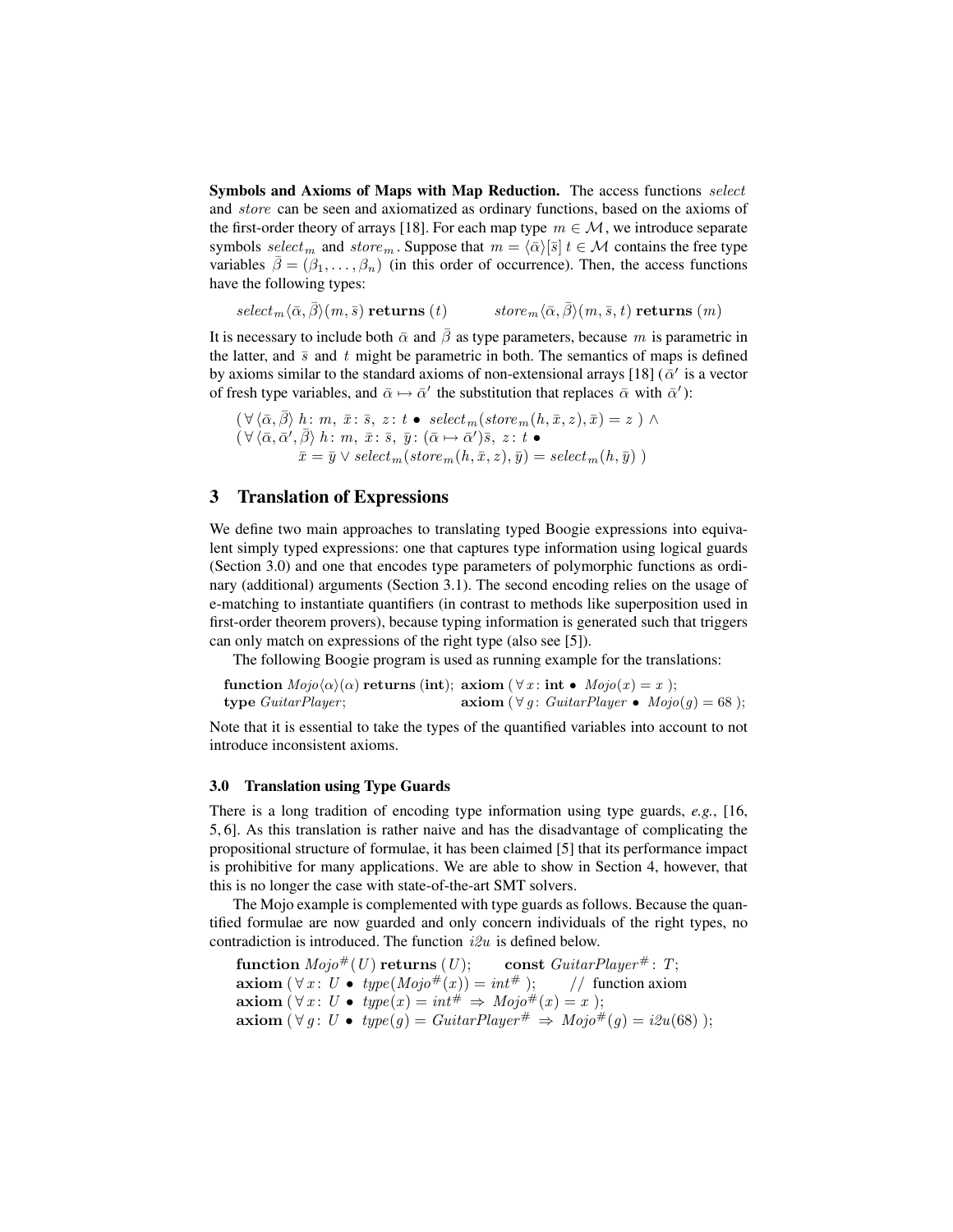Function Axioms. During the translation, user-defined Boogie functions are replaced with U-typed functions. For a function  $f(\alpha_1, \ldots, \alpha_m)(s_1, \ldots, s_n)$  returns (t) such that  $\alpha_1, \ldots, \alpha_k$  do not occur in  $s_1, \ldots, s_n$  (but only in t), while  $\alpha_{k+1}, \ldots, \alpha_m$  occur in  $s_1, \ldots, s_n$  (and possibly in t), this post-translation function  $f^{\#}$  has the type  $T^k \times U^n \to U$ . We will capture the original typing with an axiom of the shape:

$$
(\forall \bar{x}: \bar{U}, \bar{y}: \bar{T} \bullet type(f^{\#}(\bar{y}, \bar{x})) = [\![t]\!]_{\mu})
$$
\n
$$
(0)
$$

This axiom does not contain any quantifiers corresponding to  $\alpha_{k+1}, \ldots, \alpha_m$  that occur in  $s_1, \ldots, s_n$ , which is advantageous for SMT solvers because the formula does not offer good triggers for  $\alpha_{k+1}, \ldots, \alpha_m$ . Instead, the mapping  $\mu : A \rightarrow Term$  that determines the values of type parameters plays a prominent role. We define this mapping using *extractor terms*, which are recursively defined over types and describe how the type parameter values can be reconstructed from the actual arguments  $\bar{x}$  with the help of the selector functions  $C^{-i}$  defined in Section 2.0.

Suppose that  $\alpha \in \mathcal{A}$  is a type variable. Assuming that the term E encodes the type  $t \in Type$ , the set  $extractors_{\alpha}(E, t)$  specifies terms that compute  $\alpha$ 's value:

$$
extractors_{\alpha}(E, \beta) = \textbf{if } \alpha = \beta \textbf{ then } \{E\} \textbf{ else } \emptyset
$$

$$
extractors_{\alpha}(E, C t_1 ... t_n) = \bigcup_{i=1}^n extractors_{\alpha}(C^{-i}(E), t_i) \qquad (C \in \mathcal{C})
$$

$$
extractors_{\alpha}(E, m) = \bigcup_{i=1}^n extractors_{\alpha}(\textbf{Skel}^{-i}(m)(E), \textbf{flesh}(m)(\gamma_i))
$$

In the last equation, m is a map type  $\langle \overline{\beta} \rangle [\overline{s}] t$  such that skel(m) contains the free type variables  $\gamma_1, \ldots, \gamma_n$  (in this order of occurrence). Some examples are:

$$
extractors_{\alpha}(x, C \beta \alpha) = \{C^{-2}(x)\}
$$

$$
extractors_{\alpha}(x, \langle \beta \rangle [C \beta \alpha] \alpha) = \{C^{-2}(\mathbf{M}_{\langle \beta \rangle [C \beta \gamma] \delta}^{-1}(x)), \mathbf{M}_{\langle \beta \rangle [C \beta \gamma] \delta}^{-2}(x)\}
$$

The extractor  $C^{-2}(x)$ , for instance, can derive  $\alpha$ 's value from the instance C int bool of  $C \beta \alpha$ , resulting in  $C^{-2}(\llbracket C \text{ int } \text{bool} \rrbracket) = C^{-2}(C^{\#}(\text{int}^{\#}, \text{bool}^{\#})) = \text{bool}^{\#}.$ 

A simple optimization (that is implemented in Boogie but left out from this paper for reasons of presentation) is to keep argument or result types int and bool of functions, instead of replacing them with  $U$ . This can reduce the number of casts to and from  $U$ later needed in the translation.

Embedding of Built-in Types. SMT solvers offer built-in types like booleans, integers, and bit vectors, whose usage is crucial for performance. We define casts to and from the type  $U$  in order to integrate built-in types into our framework. For the built-in types bool and int, we introduce the cast functions  $i2u : \text{int} \rightarrow U$ ,  $u2i : U \rightarrow \text{int}$ ,  $b2u : \textbf{bool} \rightarrow U$ ,  $u2b : U \rightarrow \textbf{bool}$  and axiomatize them as:

$$
(\forall x: \text{int} \bullet \text{ type}(i2u(x)) = int^{\#} \land u2i(i2u(x)) = x) \land (\forall x: U \bullet \text{ type}(x) = int^{\#} \Rightarrow i2u(u2i(x)) = x)
$$

and analogously for bool. The axioms imply that  $i2u$  and  $b2u$  are embeddings into U, and that  $u2i$  and  $u2b$  are their inverses. For simplicity, in the following translation we insert casts in each place where operators over bool or int occur, although many of the casts could directly be eliminated using the axioms. Such optimizations are present in the Boogie implementation as well.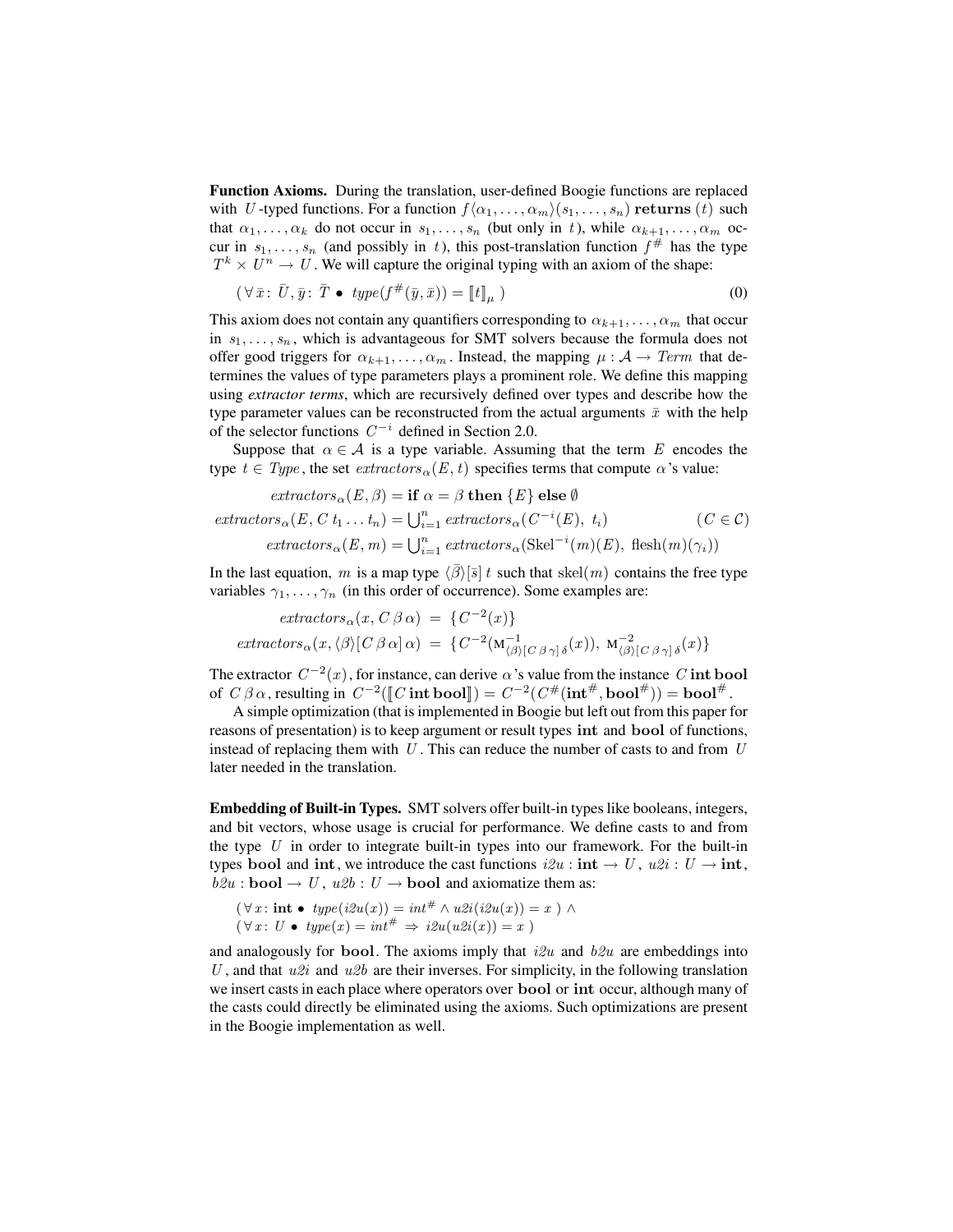**Translation of Expressions.** Given an instantiation  $\mu : A \rightarrow Term$  of type variables, the main cases of the translation are:

$$
\begin{array}{rcl}\n\llbracket x \rrbracket_{\mu} & = & x & (x \in \mathcal{X}) \\
\llbracket f(E_1, \ldots, E_n) \rrbracket_{\mu} & = & f^{\#}(\llbracket E_1 \rrbracket_{\mu}, \ldots, \llbracket E_n \rrbracket_{\mu}) \\
\llbracket E = F \rrbracket_{\mu} & = & b2u(\llbracket E \rrbracket_{\mu} = \llbracket F \rrbracket_{\mu}) \\
\llbracket E + F \rrbracket_{\mu} & = & i2u(u2i(\llbracket E \rrbracket_{\mu}) + u2i(\llbracket F \rrbracket_{\mu})) & \cdots \\
\llbracket F \wedge F \rrbracket_{\mu} & = & b2u(u2b(\llbracket E \rrbracket_{\mu}) \wedge u2b(\llbracket F \rrbracket_{\mu})) & \cdots \\
\llbracket (\forall \langle \bar{\alpha} \rangle \bar{x} : \bar{t} \bullet E \rangle ) \rrbracket_{\mu} & = & b2u(\forall \bar{x} : \bar{U}, \bar{y} : \bar{T} \bullet \; type(\bar{x}) = \llbracket \bar{t} \rrbracket_{\mu'} \Rightarrow u2b(\llbracket E \rrbracket_{\mu'}) \\
\llbracket (\exists \langle \bar{\alpha} \rangle \bar{x} : \bar{t} \bullet E \rangle ) \rrbracket_{\mu} & = & b2u(\exists \bar{x} : \bar{U}, \bar{y} : \bar{T} \bullet \; type(\bar{x}) = \llbracket \bar{t} \rrbracket_{\mu'} \wedge u2b(\llbracket E \rrbracket_{\mu'})\n\end{array}
$$

In the last two equations,  $\bar{y}$  is a vector of fresh variables, and  $\mu' = (\mu, \bar{\alpha} \mapsto \bar{y})$ . In the case that a type parameter  $\alpha_i$  occurs in some of the types  $\bar{t}$ , a more efficient translation is possible by extracting the value of  $\alpha_i$  from the bound variables  $\bar{x}$ :

$$
\mu'(\alpha_i) \in \bigcup_{j=1}^m \text{extractors}_{\alpha_i}(\text{type}(x_j), t_j)
$$

The optimization is particularly relevant with e-matching-based SMT solvers, because the formula resulting from the original translation often does not contain good triggers for the variables  $\bar{y}$ : type parameters  $\bar{\alpha}$  are used only in types, which usually do not provide good discrimination for instantiation.

#### 3.1 Translation using Type Arguments

Our second translation works by explicitly passing the values of type parameters to functions. In the context of SMT solvers, this allows us to completely leave out type guards and leads to formulae with a simpler propositional structure, albeit functions have a higher arity and more terms occur in the formulae. It has to be noted that this second translation crucially depends on the usage of an SMT solver with e-matching: such solvers are not able to exploit missing type guards, because typing information is inserted in expressions in such a way that triggers can only match on expressions of the right type. The translation trades generality for performance: while it is not applicable with most first-order theorem provers (*e.g.*, superposition provers), the experimental evaluation in Section 4 shows a clear performance gain compared to the type guard translation from the previous section. A similar observation is made in [5].

When using type arguments, the Mojo example gets translated as follows:

function  $Mojo^{\#}(T, U)$  returns  $(U);$  axiom  $(\forall x: U \bullet \, \textit{Mojo}^{\#}(\textit{int}^{\#}, x) = x);$ const GuitarPlayer<sup>#</sup>: T; axiom  $(\forall g: U \bullet \text{ Mojo}^{\#}(GuitarPlayer^{\#}, g) = i2u(68))$ ;

**The Typing of Functions.** A function  $f\langle \alpha_1, \ldots, \alpha_m \rangle (s_1, \ldots, s_n)$  returns  $(t) \in \mathcal{F}$ is during the translation replaced by a function  $f^{\#}$  with the type  $T^m \times U^n \rightarrow U$ , *i.e.*, the type parameters are given the status of ordinary function arguments. It is unnecessary to generate typing axioms for  $f^\#$  , since typing information is inserted everywhere in terms during the translation and does not have to be derived by the SMT solver.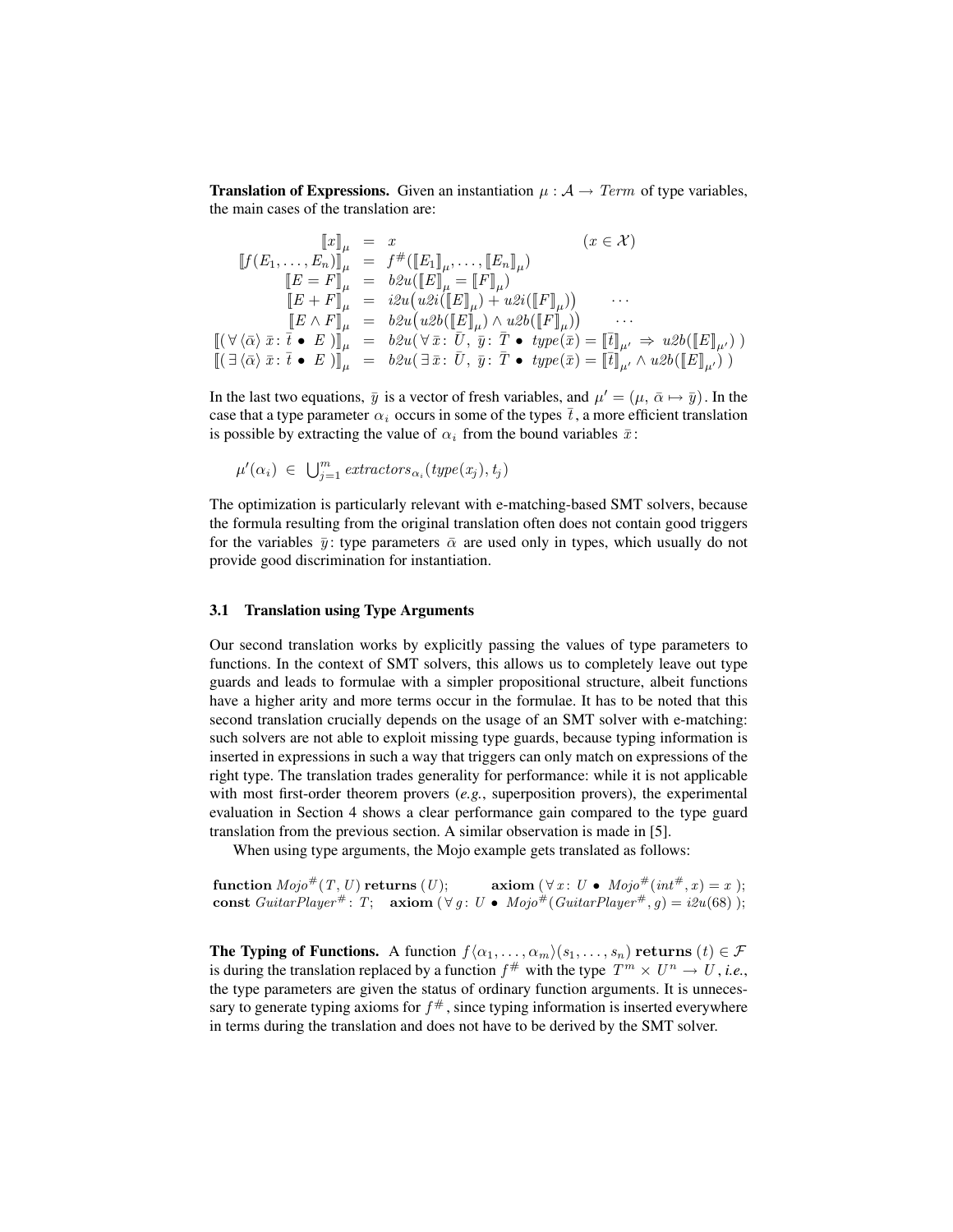|                    |        | <b>Type Guards</b> | <b>Type Arguments</b> | No Types           |
|--------------------|--------|--------------------|-----------------------|--------------------|
| Z <sub>3</sub> 2.0 |        |                    |                       |                    |
| <b>Boogie</b>      | (2598) | 2002/595/1, 0.781s | 2000/597/1, 0.651s    | 1984/613/1, 0.813s |
| <b>VCC</b>         | (7840) | 6999/839/2, 3.447s | 6999/836/5, 2.181s    | 6999/836/5, 2.196s |
| <b>HAVOC</b> (385) |        | 353/16/16, 0.709s  | 351/18/16, 0.524s     | 350/17/18, 0.367s  |
| Z3 1.3             |        |                    |                       |                    |
| <b>Boogie</b>      | (2590) | 1978/609/3 1.107   | 1974/611/5 1.212      | 1961/626/3 2.385   |

Fig. 4. Results for the different benchmark categories. In each cell, we give the number of times the outcome valid/invalid/timeout occurred, as well as the average time needed for successful proof attempts (*i.e.*, counting cases with the outcome valid or invalid).

**Translation of Expressions.** We maintain both an instantiation  $\mu : A \rightarrow Term$  and an environment  $V: \mathcal{X} \rightarrow Type$  that assigns types to variables during the translation:

$$
\begin{array}{rcl}\n[\![x]\!]_{\mu,\mathcal{V}} & = & x & (x \in \mathcal{X}) \\
[\![f(\bar{E})]\!]_{\mu,\mathcal{V}} & = & f^{\#}([\![\sigma(\bar{\alpha})]\!]_{\mu,\mathcal{V}}, \, [\![\bar{E}]\!]_{\mu,\mathcal{V}}) \\
[\![E = F]\!]_{\mu,\mathcal{V}} & = & b2u([\![E]\!]_{\mu,\mathcal{V}} = [\![F]\!]_{\mu,\mathcal{V}} \wedge [\![t_E]\!]_{\mu} = [\![t_F]\!]_{\mu}) \\
[\![E + F]\!]_{\mu,\mathcal{V}} & = & i2u(u2i([\![E]\!]_{\mu,\mathcal{V}}) + u2i([\![F]\!]_{\mu,\mathcal{V}})) \qquad \cdots \\
[\![E \wedge F]\!]_{\mu,\mathcal{V}} & = & b2u(u2b([\![E]\!]_{\mu,\mathcal{V}}) \wedge u2b([\![F]\!]_{\mu,\mathcal{V}})) \qquad \cdots \\
[\![Q \langle \bar{\alpha} \rangle \bar{x} : \bar{t} \bullet E \rangle]\!]_{\mu,\mathcal{V}} & = & b2u(Q\bar{x} : \bar{U}, \bar{y} : \bar{T} \bullet u2b([\![E]\!]_{(\mu,\bar{\alpha} \mapsto \bar{y}),(\mathcal{V},\bar{x} \mapsto \bar{t})}))\n\end{array}
$$

The second equation assumes f has typing  $\langle \bar{\alpha} \rangle(\bar{s})$  returns (t) and that  $\sigma$  is the instantiation of the type parameters  $\bar{\alpha}$  that is inferred when applying f to  $\bar{E}$ . The types  $t_E, t_F$ in the third equation are determined by  $V \Vdash E : t_E$  and  $V \Vdash F : t_F$ . In the last equation,  $\bar{y}$  is a vector of fresh variables, and  $Q \in \{ \forall, \exists \}$  is a quantifier.

## 4 Experimental Results and Related Work

We quantitatively evaluate the two different translations of Boogie expressions, together with a third unsound translation that simply erases all type information. The third translation is close to the translation used by the Boogie 1 tool, so that a comparison between Boogie 2 and Boogie 1 is possible. The evaluated Boogie programs are:

- *The Boogie and SscBoogie regression test suites:* A collection of correct and incorrect programs written in Boogie, Spec# [0], and Dafny [13] that make use of polymorphism; also parts of the Boogie tool itself (a Spec# program) are included.
- *Hyper-V verification conditions generated by VCC [4]:* Boogie programs that stem from a project to verify the Microsoft hypervisor Hyper-V.
- *Benchmarks from the HAVOC tool [3]:* Regression tests and verification conditions to prove memory safety and invariants of various C programs.

Because the programs of the last two categories do not use polymorphism, the overhead of our translations for simple problems (that could really be handled with the "No Types" translation) is measured.

For each of the categories, we used Boogie 2 to generate verification conditions with the different translations and write them to separate files. We then measured the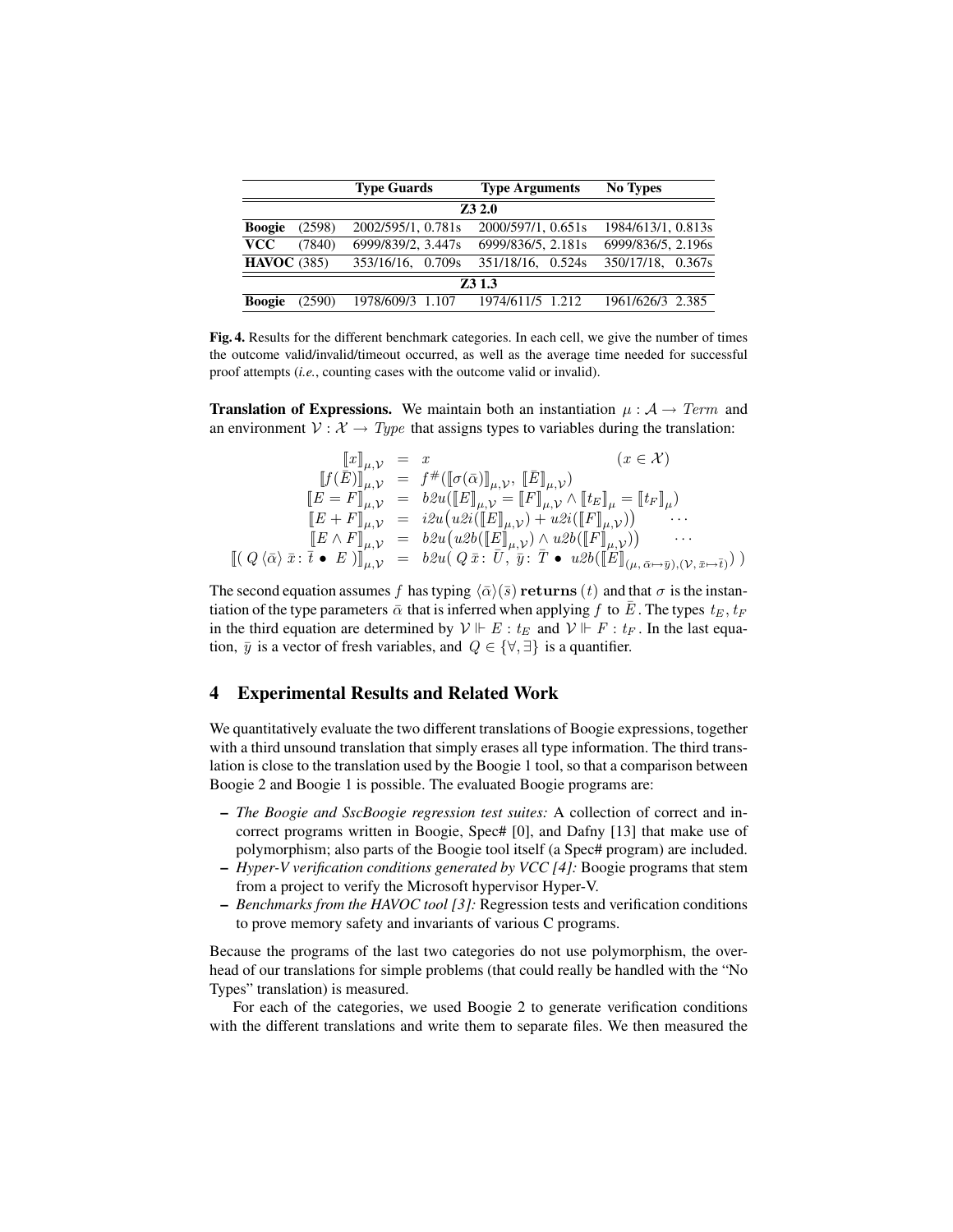performance of the state-of-the-art SMT solver  $Z_2$  2.0<sup>0</sup> on the altogether more than 10,000 verification conditions. The prover was run on each verification condition with a timeout of 120s (1800s for the Boogie tests), measuring the average time needed over three runs. All experiments were made on an Intel Core 2 Duo, 3.16GHz, with 4GB.

Figure 4 summarizes the results. The time difference between the type argument encoding and the translation without types is always very small, the argument encoding is even faster in two categories. The type guard encoding is close to the other translations on the Boogie tests, but is on average about 55% slower on the VCC examples, and performs similarly on the HAVOC examples. One explanation for this phenomenon is that (in particular) VCC generates a large number of Boogie functions, which leads to a large number of additional axioms in the type guard encoding.

Related Work. The intermediate verification language Boogie is most closely related to Why [9], which offers ML-style polymorphism [21]. ML-style polymorphism (or "let polymorphism") is more limited than the higher-rank polymorphism in Boogie; for example, it does not allow polymorphic map types nor general quantifications over types, both of which are used heavily by some Boogie front ends. Our typing rule for equality is similar to the "heterogeneous equality" introduced in [17]. Meanwhile, compilers have also explored the benefits of using typed intermediate languages [20].

Couchot and Lescuyer turn formulae with ML-style polymorphism into multi-sorted and untyped formulae [5], taking advantage of built-in theories. They have implemented their translations as modules of the Why tool [9] and report on some experiments. With Simplify [8], they measure a 200% slowdown with their version of a type guard translation, and a 300% slowdown with their other encoding (which is somewhat similar to our type argument encoding). In contrast, we measure a slowdown of at most 95% with the type guards encoding and at most 45% with the type arguments encoding.

Bobot *et al.* show how to incorporate ML-style polymorphism directly into an SMT solver [2]. Our type arguments translation is quite similar to the machinery they present. It would be interesting to put to test their conjecture that building polymorphism into a prover is a better solution than handling it through a pre-processing step.

There is a large body of work on the encoding of (typed) higher-order logic (HOL) in first-order logic (FOL). Such translations primarily target FOL provers, in contrast to SMT solvers as in our case. Meng and Paulson [19] enrich terms with type annotations in the form of first-order functions and describe different translations, some of which are sound, while others require proofs to be typechecked and possibly rejected afterwards. Similarly, Hurd [11] describes translations from HOL to FOL in which type information can be included in the operator for function application, which is similar to our type argument encoding (and in particular the handling of map types). Translations in the same spirit as our type guard encoding have been studied [6] for the Mizar language.

# 5 Conclusions

We have introduced the type system of Boogie 2, shown how its advanced type features are useful to program verifiers in encoding program semantics, and shown how to translate its polymorphic types and expressions into first-order formulae suitable for SMT

<sup>0</sup> http://research.microsoft.com/projects/z3/